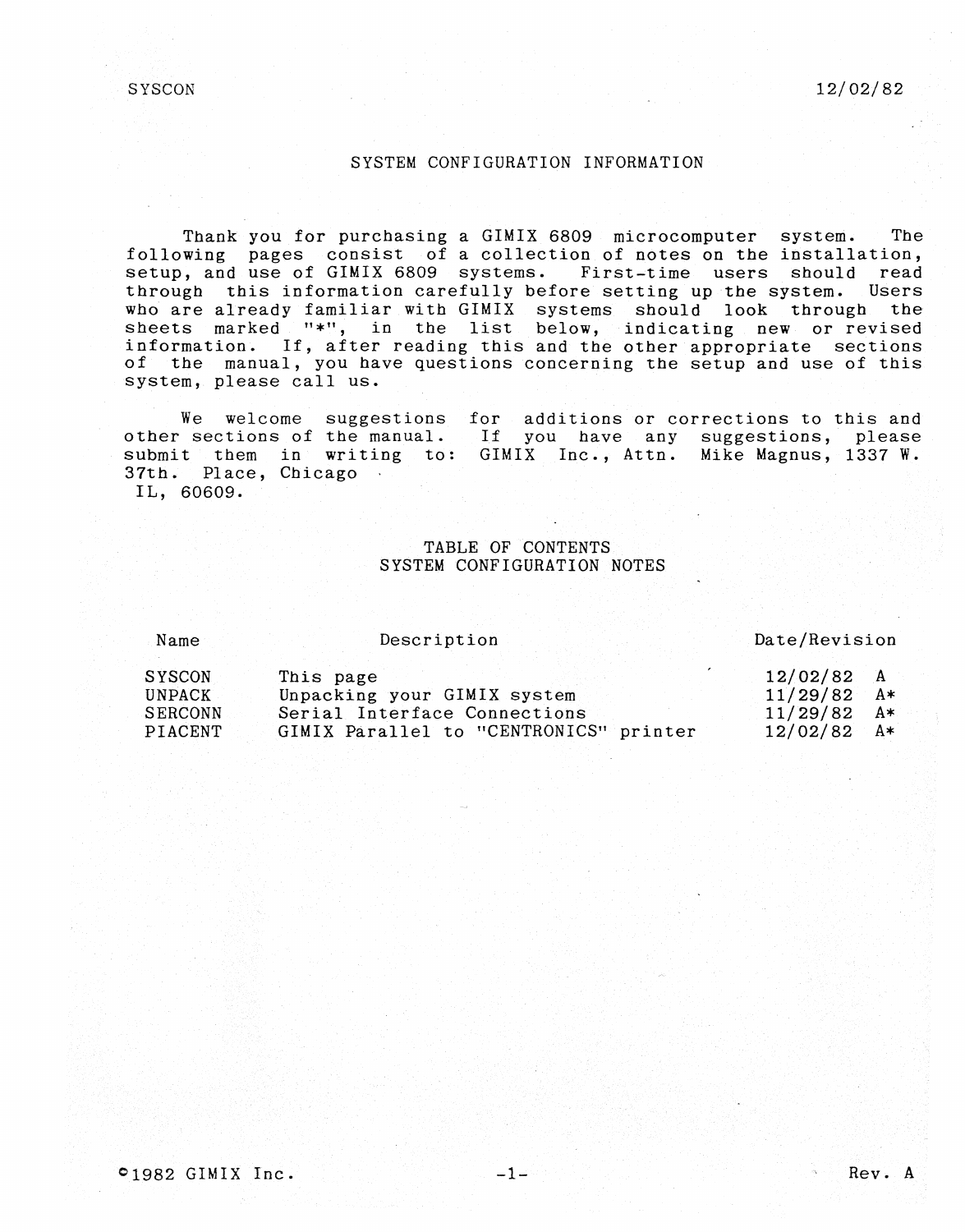#### \*\*\*\*\*\*\*\*\*\* IMPORTANT - PLEASE READ \*\*\*\*\*\*\*\*\*\*

### UNPACKING YOUR GIMIX SYSTEM

To protect your GIMIX 6809 system during shipping, packing material has been placed INSIDE the system. YOU MUST REMOVE THE TOP COVER AND ALL OF THE PACKING MATERIAL BEFORE APPLYING POWER TO THE SYSTEM. Remove the packing carefully and be sure that all of the boards are fully seated on the motherboard connectors. Check carefully for small parts that may have been packed inside. In most systems the AC line cord and keys are packed inside the cabinet. Small parts, such as. cables, may also be packed inside. You should also check the system carefully for any damage that may have occurred during shipping. If damage is apparent, contact GIMIX and the carrier immediately.

The system can be operated with the cover removed to facilitate initial setup and testing; however, we recommend that the cover be kept in place as much as possible during normal operation to insure proper cooling. (This is especially important with bard disk systems.) .

We suggest that you retain the original box and packing material, in case it is ever necessary to ship the system.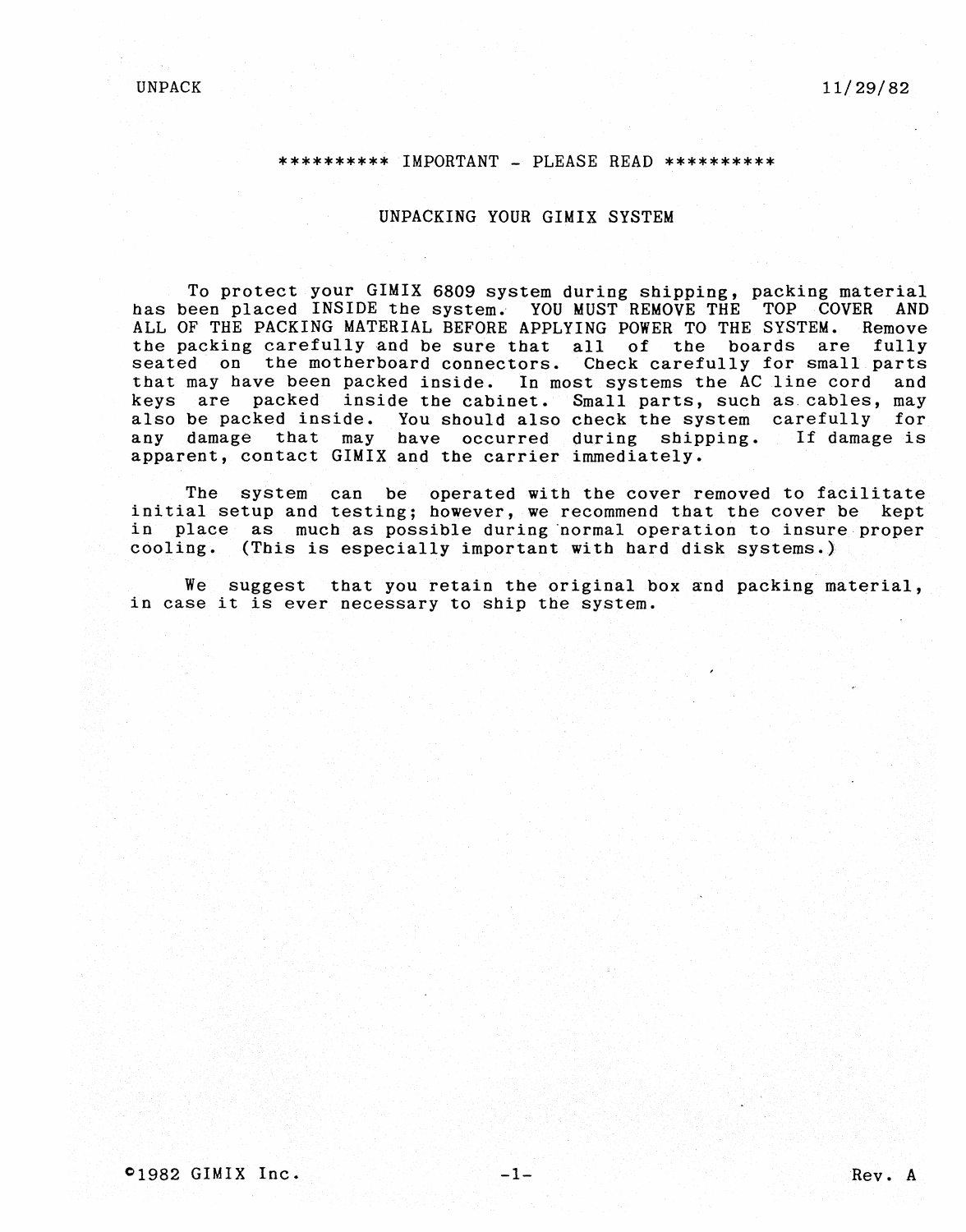#### \*\*\*\*\*\*\*\*\*\* IMPORTANT - PLEASE READ \*\*\*\*\*\*\*\*\*\*

## CONFIGURATION INFORMATION FOR THE GIMIX TWO PORT SERIAL I/O BOARD

This notice outlines the recommended procedure for connecting serial peripherals (terminals, printers, etc.) to the GIMIX Two Port<br>RS-232C serial interface board. Failure to follow the recommended Failure to follow the recommended procedure can result in random I/O errors caused by noise pickup on unused handshake lines (CTS and/or DCD). The errors are most noticeable on interrupt driven systems (OS-9 and UniFLEX) where noise can cause the generation of interrupts that cannot be identified by the operating system.

As shipped, the jumpers on the Two Port serial boards are normally configured as shown in figure "B" of the "JUMPER CONFIGURATIONS" drawing included with the board. The following chart shows the DB-25 connector pinouts for this configuration.

| Signal     | Pin# | Direction |            |  |  |  |
|------------|------|-----------|------------|--|--|--|
|            |      | Computer  | Peripheral |  |  |  |
| RX         | 2    |           |            |  |  |  |
| TX         | 3    |           |            |  |  |  |
|            | 4    |           |            |  |  |  |
|            | 5    |           |            |  |  |  |
| GND        | 7    |           |            |  |  |  |
| <b>RTS</b> | 8    |           |            |  |  |  |
| <b>DCD</b> | 12   |           |            |  |  |  |
| <b>CTS</b> | -20  |           |            |  |  |  |
|            |      |           |            |  |  |  |

High-speed terminals normally require a simple three wire cable, without handshake, connecting pins 2,3, and 7 of the I/O board to the corresponding pins on the terminal. THE UNUSED HANDSHAKE INPUTS (DCD and CTS) MUST BE PROPERLY TERMINATED TO PREVENT NOISE PICKUP. It is and CTS) MUST BE PROPERLY TERMINATED TO PREVENT NOISE PICKUP. especially important to terminate these inputs if a 25 conductor cable is used.

There are two recommended methods for terminating DCD and CTS. The<br>is to REMOVE (from JA-1 and/or JA-2) the jumpers that connect DCD first is to REMOVE (from  $JA-1$  and/or  $JA-2$ ) the jumpers that connect and CTS to the I/O cable. These jumpers MUST BE REMOVED even if the corresponding pins on the I/O connector are unconnected since even the length of cable from the board to the back-panel connector is sufficient to pick up noise from the system. Pull-up resistors on the board force the inputs to the required active level for proper operation of the board. This method should be sufficient in most cases.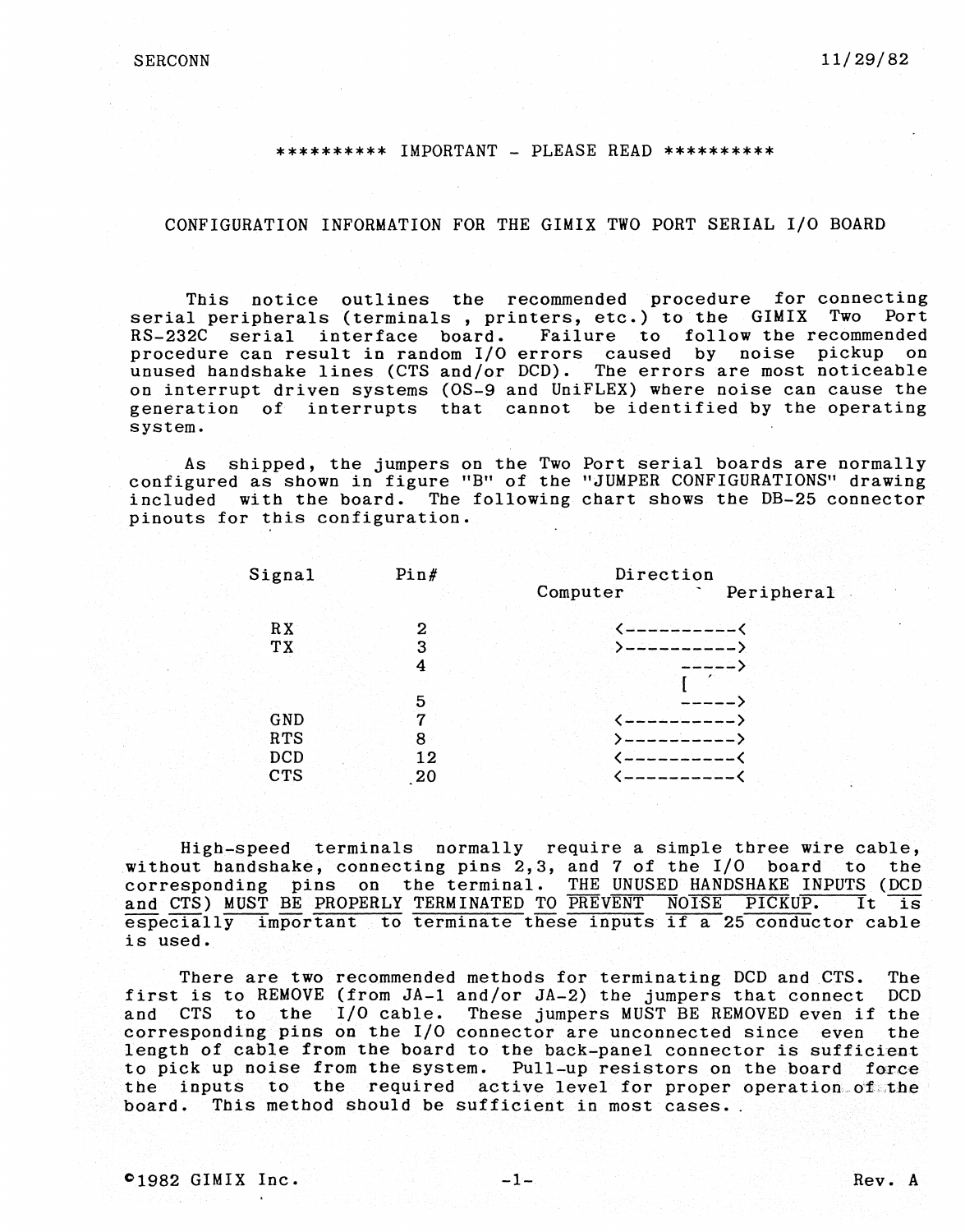The second method connects the RTS output from the board to the DCD and CTS inputs. Using the output driver (RTS) to hold the handshake inputs at tbe proper level. Caution: Tbis metbod will only work if tbe software initializes the RTS output of the ACIA to the active level. Operating systems supplied by GIMIX (FLEX, OS-9, and UniFLEX) initialize the ACIA properly. Software from other sources, that directly accesses<br>the ACIA, should be checked for proper initialization. There are two ACIA, should be checked for proper initialization. There are two<br>to implement this method, depending on the type of cable used to ways to implement this method, depending on the type of cable<br>connect the board and the peripheral. If a discrete-wired the board and the peripheral. If a discrete-wired cable is used, jumpers can be installed in the connector at the computer end of tbe cable, to connect RTS, CTS, and DCD together. (In the case of the jumper configuration sbown above, pins 8, 12, and 20 would be connected together) If a mass-terminated or ribbon type cable is used, the jumpers for RTS, DCD, and CTS can be removed from JA-l/JA-2 and wire-wrap tecbniques used to connect RTS, DCD, and CTS togetber at tbe jumper strips.

Printer interfaces normally require handshake to prevent the term outputting data faster than the printer can accept it. computer from outputting data faster than the printer can accept Software provided by GIMIX uses the CTS input to the serial board for<br>printer handshaking. The CTS input must be connected to an output from printer handshaking. The CTS input must be connected to an output the printer that is high (positive level) when the printer is ready to accept data and low (negative level) when it is not ready. The DCD accept data and low (negative level) when it is not ready. input is not used in tbis application and sbould be terminated as described in tbe preceding section. If printer bandsbake is not required (if, for example, the baud rate will be set slow enough to prevent printer over-run) the CTS input should also be terminated as<br>described above. Note: Some serial printers require that their described above. Note: Some serial printers require that tbeir handsbake inputs (DSR/DCD) be placed in an active state before tbey will accept data. Tbis can usually be accomplisbed by connecting an unused output from tbe printer (DTR) to its bandsbake inputs, at tbe printer end of the cable. See the example diagrams below and the printer documentation.

TI-810, etc. EPSON MX series, etc.

| COMPUTER |                                                           | PRINTER |                       | + COMPUTER |                                                                                                       | PRINTER |
|----------|-----------------------------------------------------------|---------|-----------------------|------------|-------------------------------------------------------------------------------------------------------|---------|
|          | $3$ $\rightarrow$ --- TX DATA ---> 3                      |         | $\div$                |            | $3$ $\rightarrow$ --- TX DATA ---> 3                                                                  |         |
|          | $20 \leq - - - \text{CTS} \qquad - - \leq 11$             |         | $\ddot{}$<br>$\div$   |            | $20 \leq - - - \text{CTS} \qquad - - \leq 20$                                                         |         |
|          | $7 \le - - - \le$ GND $--- \ge 7$                         |         | $\ddotmark$<br>$\div$ |            | $7 \left( \left. \begin{array}{cc} - - - & \text{GND} \\ \text{GND} & \text{SND} \end{array} \right)$ |         |
|          | $--DSR--$ 6                                               |         | ╇<br>$+$              |            |                                                                                                       |         |
|          | $--DCD--&8$                                               |         | $\pm$                 |            |                                                                                                       |         |
|          | $--\text{DTR}--\text{&}20$                                |         | +<br>$\ddot{}$        |            |                                                                                                       |         |
|          | $NOTF$ . The above diagrams assume that the 2-port serial |         | $+$                   |            |                                                                                                       |         |

ove diagrams assume that board is jumpered as shown in figure "B" of the hardware documentation.